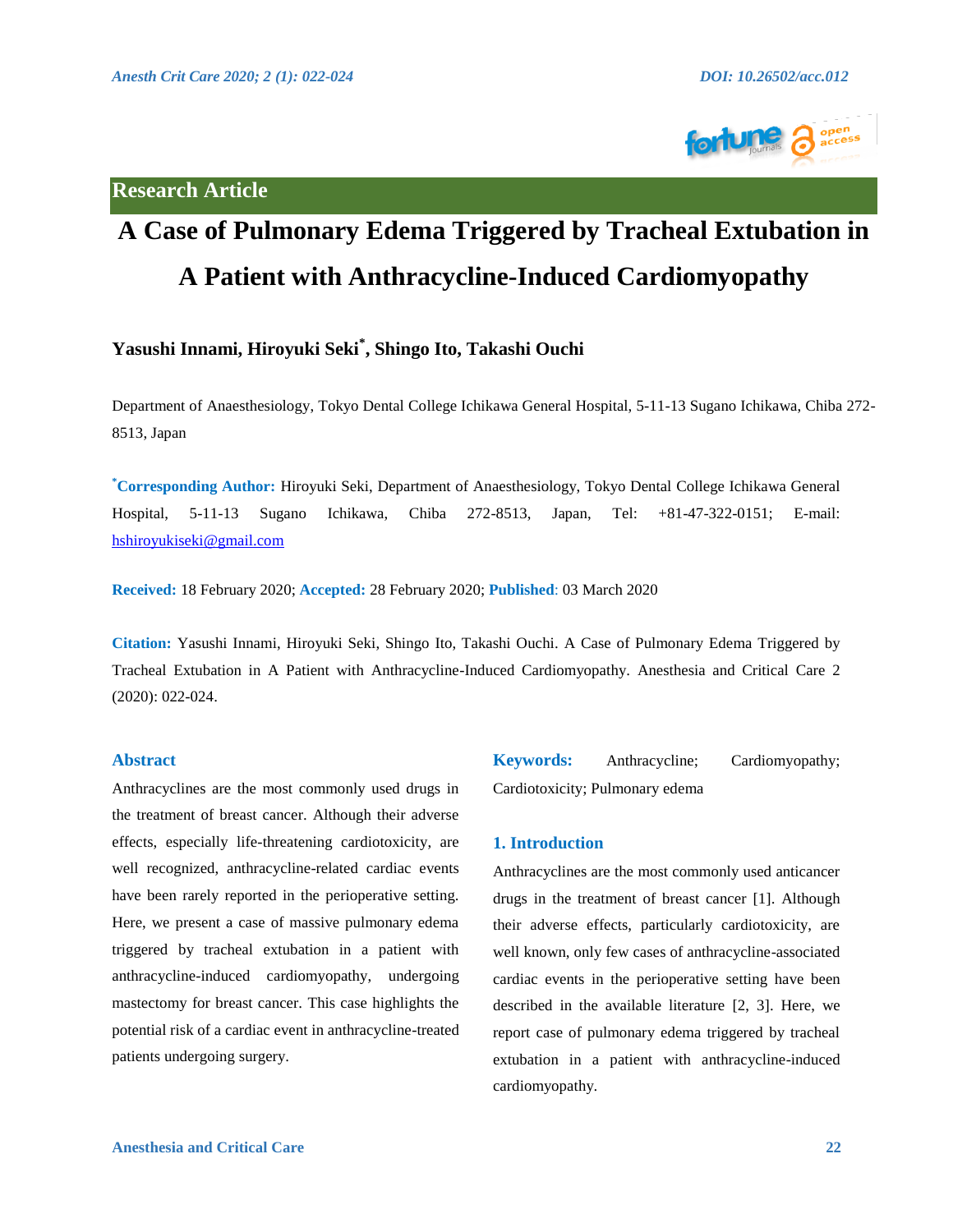#### **2. Case Report**

A 75-year-old woman was scheduled for right mastectomy for breast cancer. She was treated with doxorubicin for 3 months, followed by docetaxel for 2 months, prior to the surgery. Preoperative electrocardiography revealed sinus tachycardia (117 beats/min) with abnormal Q waves in V1–V3. The cardiothoracic ratio observed on the chest radiograph was 51%. Although she had normal left ventricular (LV) function (ejection fraction (EF) 78%) prior to the chemotherapy, preoperative echocardiography revealed diffuse hypokinesis of the LV (EF 45%), suggesting that she had anthracycline-induced cardiomyopathy. The laboratory tests indicated that the patient was anemic (hemoglobin 10.2 g/dL), hypercholesteremic (total cholesterol level 317 mg/dL), and hyperlipidemic (triglyceride level 212 mg/dL). She was otherwise healthy, with no restriction of daily activities. It was concluded that the patient would be able to tolerate general anesthesia with careful monitoring. Anesthesia was induced with propofol, rocuronium, and fentanyl

and maintained with sevoflurane and remifentanil. Arterial pressure-based cardiac output was monitored. During surgery, the systolic blood pressure was maintained at 90 mmHg by administering phenylephrine (0.4–1.2 mg/h). The cardiac index was approximately 2.2 L/min/m<sup>2</sup>, and the systemic vascular resistance index (SVRI) was in the range of 2000 to 2400 dynes\*s/cm<sup>-5</sup>/m<sup>2</sup>. At the time of extubation, she developed an elevated blood pressure of 142 mmHg, and the SVRI increased to  $>3500$  dynes\*s/cm<sup>-5</sup>/m<sup>2</sup>. Immediately after extubation, the  $SpO<sub>2</sub>$  decreased from 99% to 87%. After administration of oxygen at 8 L/min using a face mask, the  $SpO<sub>2</sub>$  increased to 93%. The SVRI returned to  $2500 \, \text{dynes}^*s/\text{cm}^2/\text{m}^2$  within minutes. Although the patient had no respiratory discomfort, the postoperative chest radiograph revealed massive pulmonary edema (Figure 1a). Intravenous furosemide was administered, and the pulmonary edema had improved by postoperative day 2 (Figure 1b). She was discharged from the hospital on postoperative day 14.



**Figure 1:** Chest radiographs taken after surgery (A) and on postoperative day 2 (B).

In this case, a mild increase in the afterload led to heart failure, although the cardiac function was not severely depressed. Anthracyclines play an important role in the

treatment of many cancers, including breast cancer. Despite their anticancer efficacy, the clinical use of anthracyclines is limited due to the associated risk of

**Anesthesia and Critical Care 23**